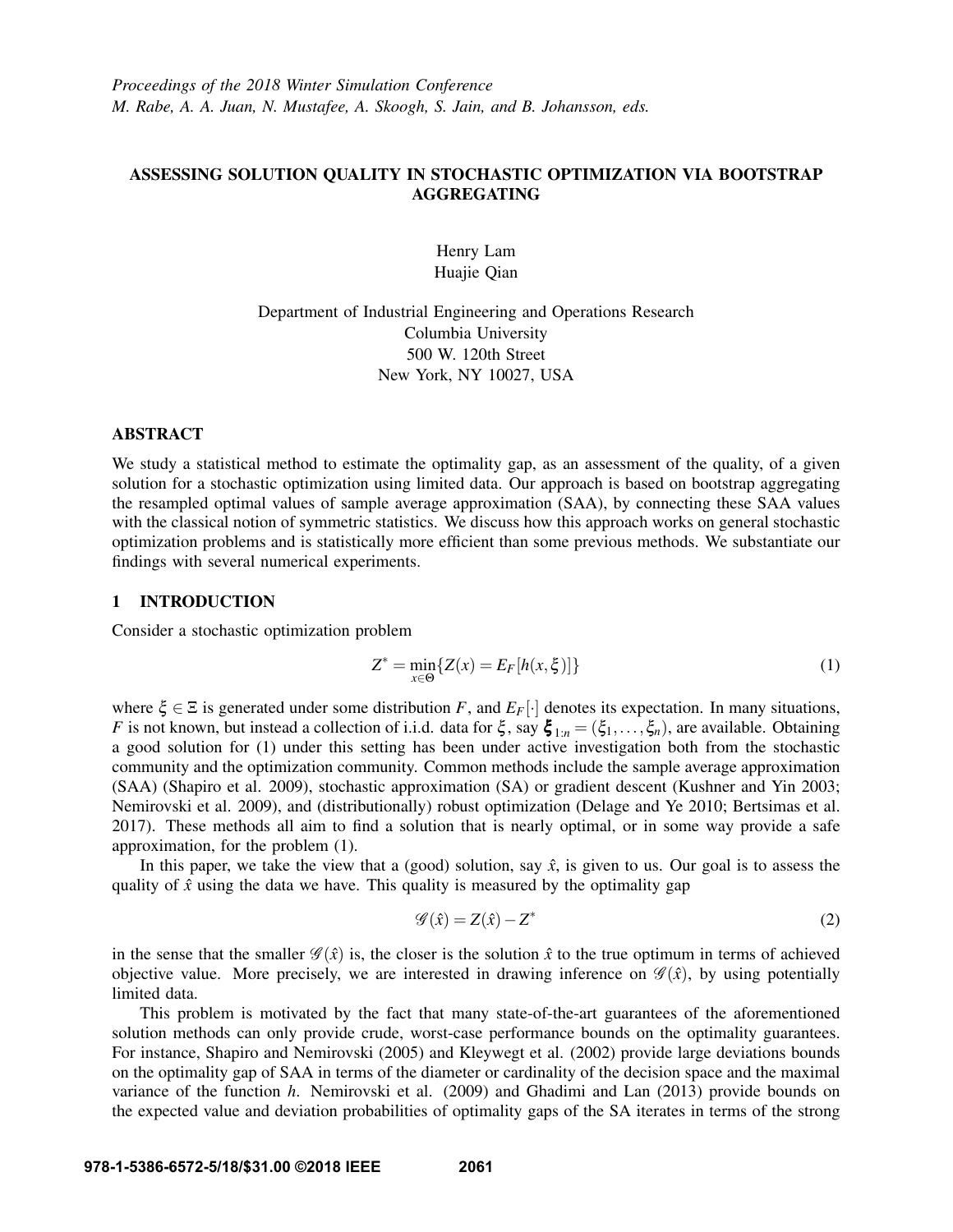convexity parameters, space diameter and maximal variance. These bounds can be refined under additional structural information (e.g., Shapiro and Homem-de Mello 2000). However, while they are very useful in understanding the behaviors of the optimization procedures, using them as a precise assessment on the quality of an obtained solution may be conservative. Because of this, a stream of work Shapiro (2003), Mak et al. (1999), Bayraksan and Morton (2006), Lan et al. (2012), Stockbridge and Bayraksan (2013), Bayraksan and Morton (2011) study approaches to validate given solutions. Our investigation in this paper follows this latter line of work, focusing on situations when data are limited and hence the statistical efficiency of the validation scheme becomes important.

We discuss more precisely our target quantity. Given  $\hat{x}$ , we aim to construct an upper confidence bound for  $\mathscr{G}(\hat{x})$ . The reason why we focus on upper bound (instead of lower bound) is that it provides a way to screen out bad solutions, while the lower bound cannot do so (because a small lower bound does not translate to a belief of a small gap and a good solution quality). So from a risk perspective, the upper bound is the more important direction to investigate.

The crux of this problem is the estimation of the optimal value,  $Z^*$ , i.e., finding a lower confidence bound for  $Z^*$ , which arises in the second term in (2). Assuming  $\xi_{1:n}$  are independent of  $\hat{x}$ , then the first term, namely  $Z(\hat{x})$ , can be estimated as a standard population mean since  $\hat{x}$  is assumed fixed (i.e., a 1− $\alpha$ level confidence interval for  $Z(\hat{x})$  is simply  $(1/n)\bar{Z}(\hat{x}) \pm z_{1-\alpha/2}\sigma(\hat{x})/\sqrt{n}$  where  $\bar{Z}(\hat{x}) = \sum_{i=1}^{n} h(\hat{x}, \xi_i)$  and  $\sigma^2(\hat{x}) = 1/(n-1)\sum_{i=1}^n (h(\hat{x}, \xi_i) - \bar{Z}(\hat{x}))^2$  are the sample mean and variance of *h* evaluated at  $\hat{x}$ ). On the other hand, Z<sup>\*</sup> involves operations much more complex than taking the mean. Thus the bulk of our discussion throughout this paper is on estimating *Z* ∗ .

Finally, we discuss whether our investigated setting applies when  $\hat{x}$  is constructed using a data set that is the same or contains some of  $\xi_{1:n}$ . In fact, estimating  $Z^*$  can utilize any of the data in constructing  $\hat{x}$ , whereas the data in estimating  $Z(\hat{x})$  need to be independent from those for constructing  $\hat{x}$  to get a valid upper bound. Then, through a Bonferroni correction, we can obtain a valid lower bound for  $Z^*$  and upper bound for  $Z(\hat{x})$  simultaneously. From this view, in a typical problem setting, the amount of data available for inferring  $Z^*$  is at least as much as that for finding  $\hat{x}$ .

As our main contribution, we propose a resampling method based on bootstrap aggregating to estimate a lower confidence bound for  $Z^*$ . This approach works for a general class of cost function *h* and decision space Θ (e.g., it does not require Lipschitz continuity of *h* needed in invoking the classical asymptotic theory of SAA). In particular, it utilizes a general optimistic bound that exchanges the minimization and the expectation operators for SAA problems, which has been studied and used by, e.g., Mak et al. (1999) in designing estimation schemes based on data batching. By connecting an SAA problem with the classical notion of symmetric statistics, we show that simple recycling, i.e., resampling, of data can achieve greater statistical efficiency asymptotically. We demonstrate how this scheme can be viewed as a bootstrap aggregating (or so-called bagging, see Breiman 1996) procedure, and explain the mechanism and root of its efficiency in the estimation of  $Z^*$ .

### 2 USING ASYMPTOTICS OF SAMPLE AVERAGE APPROXIMATION

We first motivate the need for methods beyond the classical theory of SAA. When the cost function *h* is well-conditioned, then, in a sense, a central limit theorem (CLT) governs the behavior of the estimated optimal value in SAA, namely

Theorem 1 (Adopted from Theorem 5.7 in Shapiro et al. 2009) Suppose, a.s. in ξ , *h*(·,ξ ) is Lipschitz continuous in the sense

$$
||h(x,\xi) - h(y,\xi)|| \le L(\xi) ||x - y||
$$

for any  $x, y \in \Theta$  and  $L(\xi)$  such that  $E[L(\xi)^2] < \infty$ . Suppose that  $E[h(\tilde{x}, \xi)^2] < \infty$  for some point  $\tilde{x} \in \Theta$ ,  $\Theta$ is compact, and there is a unique optimal solution  $x^*$  to problem (1). Given i.i.d. data  $\xi_{1:n} = (\xi_1, \ldots, \xi_n)$ ,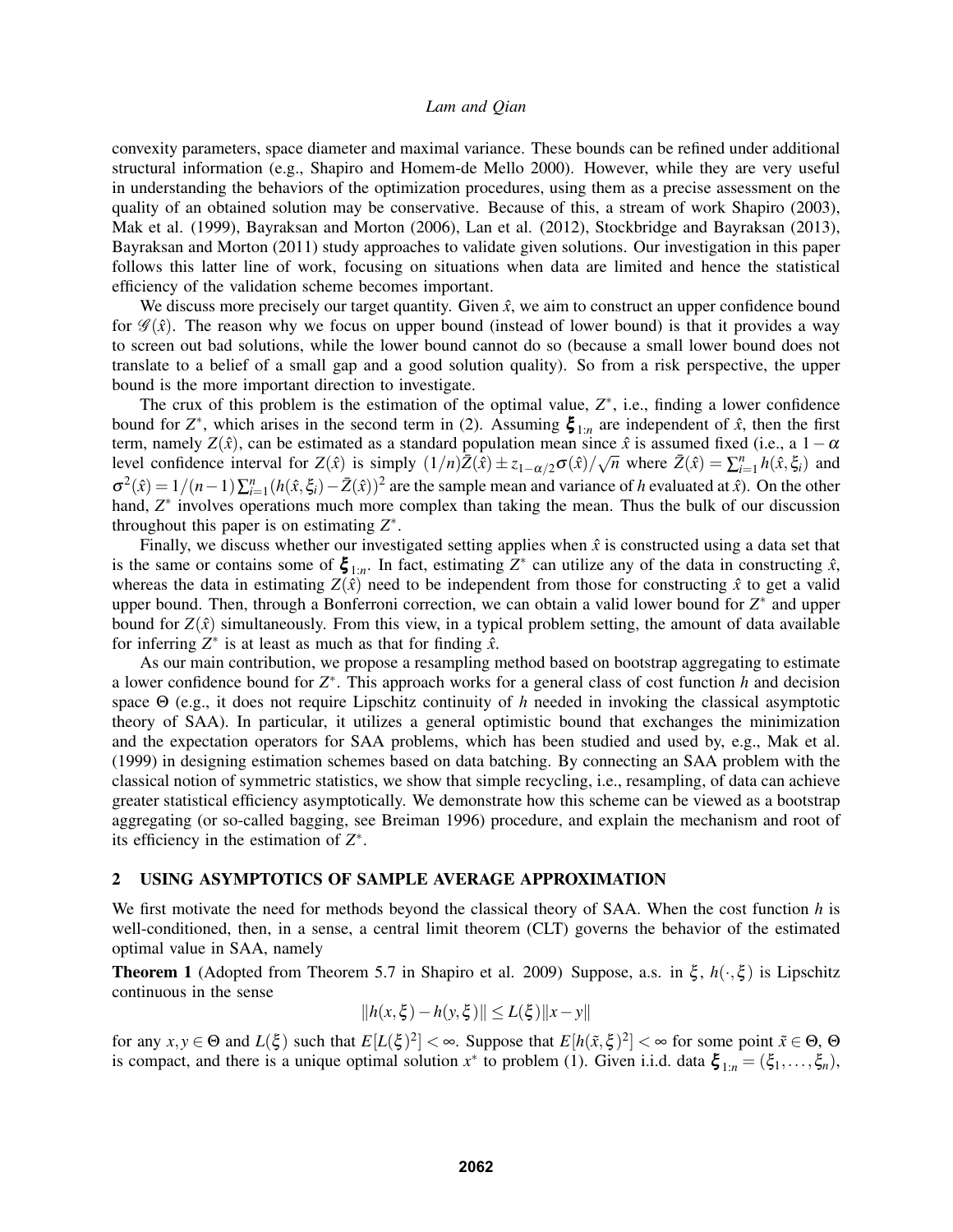consider the SAA problem

$$
\hat{Z}_n = \min_{x \in \Theta} \left\{ \bar{Z}(x) = \frac{1}{n} \sum_{i=1}^n h(x, \xi_i) \right\}.
$$
\n(3)

The SAA optimal value  $\hat{Z}_n$  satisfies

$$
\sqrt{n}(\hat{Z}_n - Z^*) \Rightarrow N(0, \sigma^2)
$$
\n(4)

where  $\sigma^2 = Var(h(x^*, \xi))$  and  $\Rightarrow$  denotes convergence in distribution.

Theorem 1 stipulates that, under the depicted conditions, one can use

$$
\hat{Z}_n - z_{1-\alpha/2} \frac{\hat{\sigma}}{\sqrt{n}} \tag{5}
$$

as a valid lower confidence bound for  $Z^*$ , where  $\hat{\sigma}^2 = (1/(n-1))\sum_{i=1}^n (h(\hat{x}^*, \xi_i) - \hat{Z}_n)^2$ , with  $\hat{x}^*$  being an optimal solution of (3), is the empirical estimate of  $\sigma^2$ .

However, there are several reasons why one would need a method beyond the one offered by Theorem 1. When there are multiple optimal solutions, then the limit in (4) is the infimum of a Gaussian process instead of merely a Gaussian random variable, making inference on *Z* <sup>∗</sup> more challenging. Moreover, some common classes of optimization problems (e.g., integer programming) may not satisfy the continuity needed in the theorem. Ideally, we would like a method that is more general than in using Theorem 1.

# 3 EXISTING BATCHING PROCEDURES

To circumvent the limitations of Theorem 1, one approach is to use the optimistic bound (Mak et al. 1999; Shapiro 2003; Glasserman 2013)

$$
E[\hat{Z}_n] \le Z^* \tag{6}
$$

where  $E[\cdot]$  in (6) is taken with respect to the data in constructing the SAA value  $\hat{Z}_n$ . The bound (6) holds for any  $n \geq 1$ , a direct consequence from exchanging the expectation and the minimization operator in the SAA.

The bound (6) offers a simple way to construct a lower bound for  $Z^*$  in much greater generality than Theorem 1. Note that the left hand side of (6) is a mean of SAA. Thus, if one can "sample" a collection of SAA values, then a confidence bound for  $Z^*$  can be constructed readily by using the standard sample-mean-based procedure. To sample SAA values, an approach suggested by Mak et al. (1999) is to batch the i.i.d. data set  $\xi_{1:n}$  into say *m* batches, each batch consisting of *k* observations, so that  $mk = n$  (we ignore rounding issues). For each  $j = 1, \ldots, m$ , solve an SAA using the *k* observations in the *j*-th batch; call this  $\hat{Z}_{k}^{j}$  $k<sub>k</sub>$ . Then we can use

$$
\tilde{Z}_k - z_{1-\alpha/2} \frac{\tilde{\sigma}}{\sqrt{m}} \tag{7}
$$

where  $\tilde{Z}_k = (1/m)\sum_{j=1}^m \hat{Z}_k^j$  $\sigma^j$  and  $\tilde{\sigma}^2 = (1/(m-1))\sum_{j=1}^m (\hat{Z}_k^j - \tilde{Z}_k)^2$  is the sample mean and variance from  $\hat{Z}_{\iota}^j$  $k$ ,  $j = 1, ..., m$ . This procedure is shown in Algorithm 1.

Note that the tightness of the obtained bound in this procedure depends on the choices of *m* and *k*. On one hand, *m* must be chosen big enough, e.g., > 30, so that one can use the CLT to justify the approximation (7). Moreover, the larger is *m*, the smaller magnitude is the standard error in the second term of (7). On the other hand, the larger is *k*, the closer  $E[\hat{Z}_{k}^{j}]$  $\mathbf{z}_{k}^{j}$  is to  $\mathbf{Z}^{*}$  in (6). This is thanks to a monotonicity property in that  $E[\hat{Z}_n]$  is non-decreasing in *n* (Mak et al. 1999), and thus one would expect  $E[\hat{Z}_k^j]$  $(\tilde{Z}_k)$ , and hence  $\tilde{Z}_k$ , to be higher as  $k$  increases, leading to a tighter lower bound for  $Z^*$ . Therefore, there is a tradeoff between the statistical accuracy controlled by *m* (in terms of the validity of the CLT and the magnitude of the standard error term) and the tightness controlled by *k* (in terms of the position of  $E[\hat{Z}_{k}^{j}]$  $k<sup>J</sup>$  in (6)). In the batching or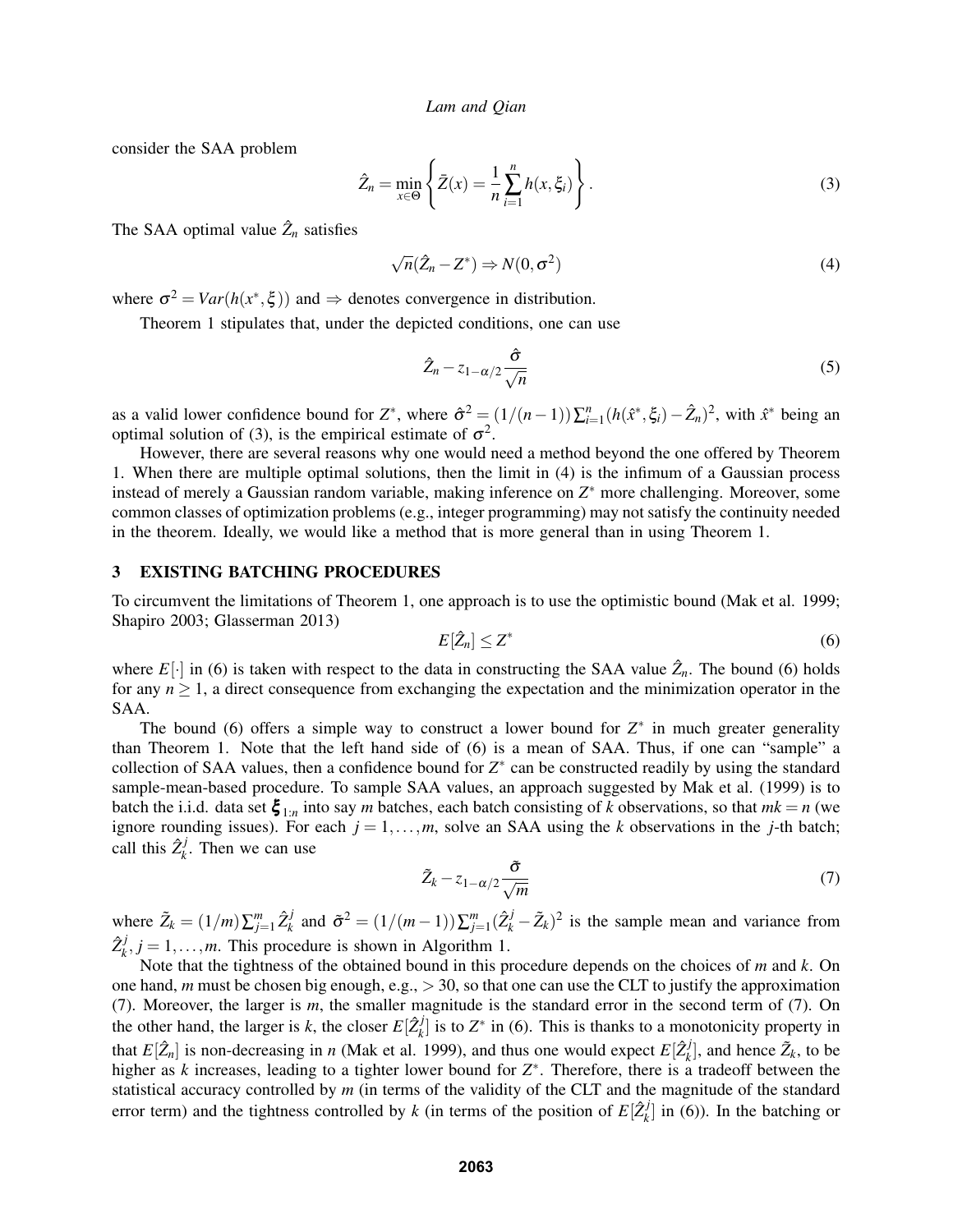| Algorithm 1 The Batching Procedure from Mak et al. (1999) |  |  |  |  |  |  |
|-----------------------------------------------------------|--|--|--|--|--|--|
|-----------------------------------------------------------|--|--|--|--|--|--|

Given *n* observations  $\xi_1, \ldots, \xi_n$ , choose *m*, *k* such that  $mk = n$ for  $j = 1$  to  $m$  do From  $\{\xi_{(j-1)k+1}, \ldots, \xi_{jk}\}$ , solve

$$
\hat{Z}_{k}^{j} = \min_{x \in \Theta} \frac{1}{k} \sum_{i=1}^{k} h(x, \xi_{(j-1)k+i})
$$

end for Compute  $\tilde{Z}_k = \frac{1}{m} \sum_{j=1}^m \hat{Z}_k^j$  $\sum_{k}^{j}$  and  $\tilde{\sigma}^2 = \frac{1}{m-1} \sum_{j=1}^{m} (\hat{Z}_{k}^{j} - \tilde{Z}_{k})^2$ Output  $\tilde{Z}_k - z_{1-\alpha/2} \frac{\tilde{\sigma}}{\sqrt{m}}$ 

the so-called multiple-replication approach of Mak et al. (1999), this tradeoff is confined to the relation  $mk = n$ .

Our proposed procedure that follows next breaks this tradeoff confinement. This procedure can be compared to the single or double-replication procedure in Bayraksan and Morton (2006), which also does so by generalizing the use of (5) to problems with multiple optimal solutions. Our procedure is more general than Bayraksan and Morton (2006) in the aspect of removing the continuity requirement needed in their scheme. However, to make our scheme fully efficient, we require, instead, smoothness conditions on *h* with respect to the sample ξ (instead of the decision *x*). Our scheme can thus be viewed as "transferring" the regularity requirement on the decision space to the sample space, and we do so by interpreting the optimistic bound (6) from a bootstrap aggregating (or so-called bagging) framework. We should also note that our procedure assumes adequate computing capacity to solve many SAA problems (i.e., the statistical efficiency, instead of the optimization efficiency, is our main concern).

### 4 BOOTSTRAP AGGREGATING FOR ESTIAMTING OPTIMAL VALUES

Instead of batching the data into *k* samples per batch, we resample the data. Specifically, we repeatedly solve many, say *B*, SAA problems, where each SAA problem consists of *k* resampled observations from  $\xi_{1:n}$ . The resampling can be done with or without replacement (and we will discuss some differences in the arising statistical performances between the two cases). The procedure is summarized in Algorithm 2.

The output of the procedure using  $\tilde{Z}_k^{bag}$  $\chi_k^{bag}$  is an averaging of many bootstrap resampled SAA, which resembles the bagging scheme (Breiman 1996). The quantity  $\widehat{Cov}_*(N_i^*, \hat{Z}_k^*)$  in (9) is the covariance between the count of a specific observation  $\xi$  in a bootstrap resample, denoted  $N_i^*$ , and the resulting resampled SAA value  $\hat{Z}_k^*$ . The quantity  $\tilde{\sigma}_{IJ}^2 = \sum_{i=1}^n \widehat{Cov}_*(N_i^*, \hat{Z}_k^*)^2$  is an empirical version of the so-called infinitesimal jackknife (IJ) estimator (Efron 2014), which has been used in the uncertainty quantification of bagging schemes, including random forests or tree ensembles in machine learning (Wager et al. 2014). The additional constant factor  $(n/(n-k))^2$  in the second line of (8) is a finite sample correction specific to resampling without replacement, which has appeared in the context of random forests (Wager and Athey 2018). Although the IJ variance estimator is not affected by this factor in asymptotic sense, we find it significantly improves finite sample performance of our method.

We explain how Algorithm 2 arises and its connection to bagging. In a nutshell, the  $\tilde{Z}_k^{bag}$  $\binom{bag}{k}$  in Algorithm acts as a point estimator for  $E[\hat{Z}_k]$  in (6), whereas  $\tilde{\sigma}_{IJ}^2$  captures the standard error in using this point estimator. Let us introduce a functional viewpoint and write

$$
W_k(F) = E_{F^k}[H_k(\xi_1,\ldots,\xi_k)]
$$
\n<sup>(10)</sup>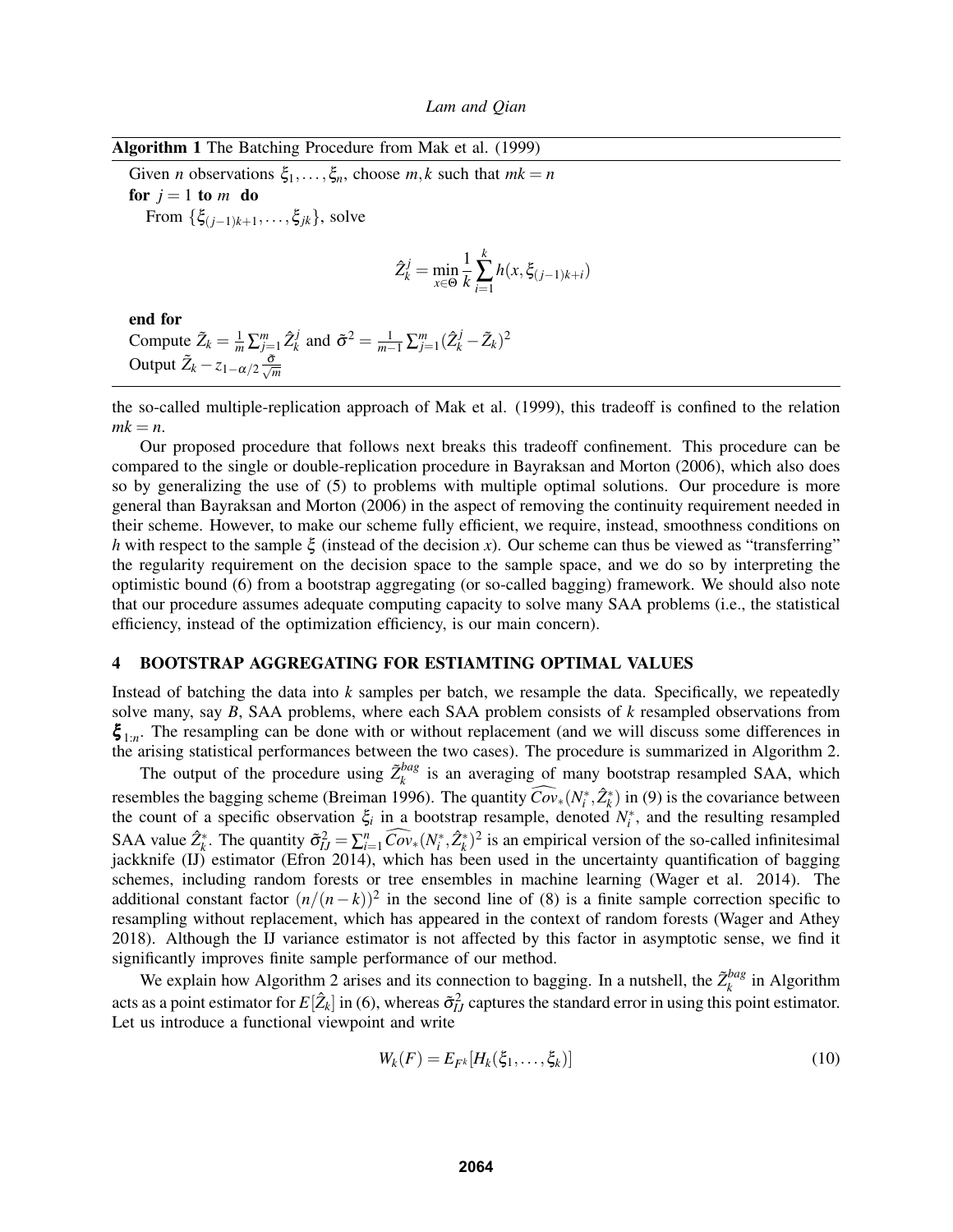# Algorithm 2 Bagging-based Procedure

Given *n* observations  $\boldsymbol{\xi}_{1:n} = {\xi_1, \ldots, \xi_n}$ , select a positive integer *k* for  $b = 1$  to  $B$  do

Randomly sample  $\xi_k^b = (\xi_1^b, \dots, \xi_k^b)$  uniformly from  $\xi_{1:n}$  (with or without replacement), and solve

$$
\hat{Z}_k^b = \min_{x \in \Theta} \frac{1}{k} \sum_{i=1}^k h(x, \xi_i^b)
$$

end for

Compute  $\tilde{Z}_k^{bag} = \frac{1}{B} \sum_{b=1}^B \hat{Z}_k^b$  and

$$
\tilde{\sigma}_{IJ}^2 = \begin{cases} \sum_{i=1}^n \widehat{Cov}_*(N_i^*, \hat{Z}_k^*)^2, & \text{if resampling is with replacement} \\ \left(\frac{n}{n-k}\right)^2 \sum_{i=1}^n \widehat{Cov}_*(N_i^*, \hat{Z}_k^*)^2, & \text{if resampling is without replacement} \end{cases}
$$
(8)

where

$$
\widehat{Cov}_*(N_i^*, \hat{Z}_k^*) = \frac{1}{B} \sum_{b=1}^B (N_i^b - \frac{k}{n}) (\hat{Z}_k^b - \tilde{Z}_k^{bag})
$$
\n(9)

and  $N_i^b$  is the number of  $\xi_i$  that shows up in the *b*-th resample Output  $\tilde{Z}_{k}^{bag} - z_{1-\alpha/2}\tilde{\sigma}_{IJ}$ 

where

$$
H_k(\xi_1, ..., \xi_k) = \min_{x \in \Theta} \frac{1}{k} \sum_{i=1}^k h(x, \xi_i)
$$

is the SAA value, expressed more explicitly in terms of the underlying data used. Here, the expectation  $E_{F^k}[\cdot]$  is generated with respect to i.i.d. variables  $(\xi_1,\ldots,\xi_k)$ , i.e.,  $F^k$  denotes the product measure of *k F*'s. For convenience, we denote  $E[\cdot]$  as the expectation with respect to *F* or the product measure of *F*'s when no confusion arises. Also, we denote  $W_k = W_k(F)$ .

Under these notations, the optimistic bound (6) can be expressed as

$$
W_k(F)\leq Z^*
$$

with the best bound being  $W_{\infty} = \lim_{k \to \infty} W_k \leq Z^*$  thanks to the monotonicity property discussed before.

Suppose that we have used sampling with replacement in our bootstrap scheme in Algorithm 2. Also say we use infinitely many bootstrap replications, i.e.,  $B = \infty$ . Then, the estimator  $\tilde{Z}_k^{bag}$  $\binom{bag}{k}$  in Algorithm 2 becomes precisely

$$
\tilde{Z}_k^{bag}=W_k(\hat{F})
$$

where  $\hat{F}$  is the empirical distribution formed by  $\boldsymbol{\xi}_{1:n}$ , i.e.,  $\hat{F}(\cdot) = (1/n) \sum_{i=1}^{n} \delta_{\xi_i}(\cdot)$  where  $\delta_{\xi_i}(\cdot)$  is the delta measure at  $\xi_i$ . If  $W_k(\cdot)$  is "smooth" in some sense, then one would expect  $W_k(\hat{F})$  to be close to  $W_k(F)$ . Indeed,  $W_k(F)$ , expressed as the *k*-fold expectation under *F* in (10), is Gateaux differentiable from the theory of von Mises statistical functionals (Serfling 2009). This gives in particular a CLT in approximating  $W_k(F)$  using  $W_k(F)$ .

Note that  $W_k(\hat{F})$  consists exactly of the average of  $H_k(\xi_{i_1},\ldots,\xi_{i_k})$  over all possible combinations of  $\{\xi_{i_1},\ldots,\xi_{i_k}\}\)$  drawn with replacement from  $\xi_{1:n}$ . This is equivalent to

$$
V_{n,k} = \frac{1}{n^k} \sum_{i_j \in \{1, \dots, n\}, j=1, \dots, k} H_k(\xi_{i_1}, \dots, \xi_{i_k})
$$
(11)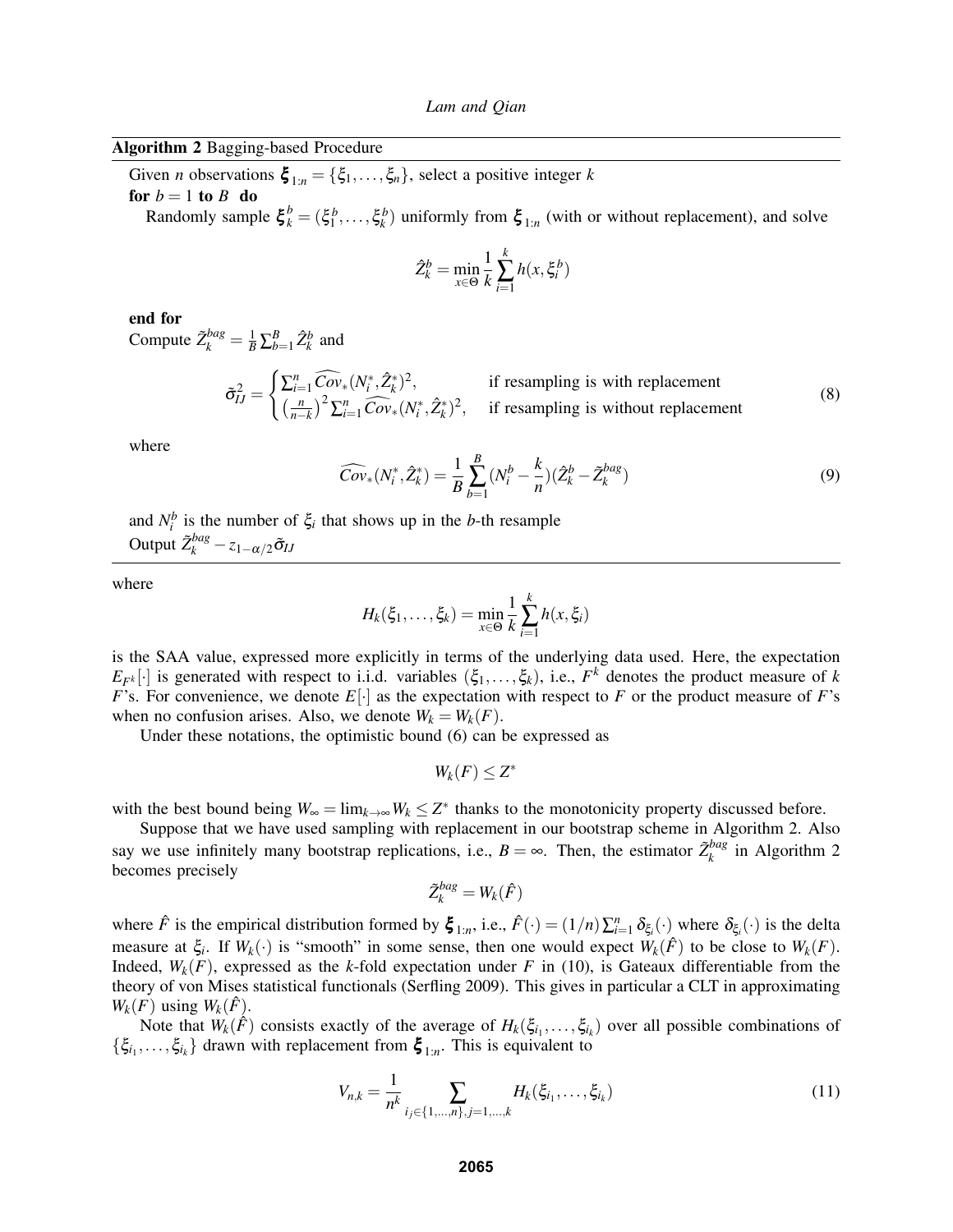which is the so-called *V*-statistic. If we have used sampling without replacement in Algorithm 2, we arrive at the estimator (assuming  $B = \infty$ )

$$
U_{n,k} = \frac{1}{\binom{n}{k}} \sum_{(i_1,\dots,i_k) \in \mathscr{C}_k} H_k(\xi_{i_1},\dots,\xi_{i_k})
$$
(12)

where  $\mathscr{C}_k$  denotes the collection of all subsets of size *k* in  $\{1,\ldots,n\}$ . The quantity (12) is known as the *U*-statistic. The estimators (11) and (12) belong to the class of symmetric statistics (Serfling 2009; Van der Vaart 2000), since the estimator is unchanged by shuffling the ordering of the data  $\xi_{1:n}$ . Symmetric statistics generalize the sample mean, the latter corresponding to the case when  $k = 1$ .

When  $B < \infty$ , then  $V_{n,k}$  and  $U_{n,k}$  above are approximated by a random sampling of the summands on the right hand side of (11) and (12). These are known as incomplete *V* and  $\hat{U}$  statistics (Serfling 2009; Van der Vaart 2000). As *B* is chosen large enough,  $\tilde{Z}_k^{bag}$  will well approximate  $V_{n,k}$  and  $U_{n,k}$ .

To discuss further, we make the following assumption:

Assumption 2 We have

$$
E\sup_{x\in\Theta}|h(x,\xi)|^2<\infty.
$$

Assumption 2 implies that  $EH_k(\xi_1,\ldots,\xi_k)^2 < \infty$  for any *k*, since

$$
EH_k(\xi_1,\ldots,\xi_k)^2 \leq \frac{1}{k^2} E \sup_{x \in \Theta} \left( \sum_{i=1}^k h(x,\xi_i) \right)^2 \leq E \sup_{x \in \Theta} |h(x,\xi)|^2 < \infty
$$

by the Minkowski inequality.

To state our next assumption, denote  $g_k(\xi) = E[H_k(\xi_1,\ldots,\xi_k)|\xi_1 = \xi]$ . Denote  $Var(\cdot) = Var_F(\cdot)$  as the variance under *F*. We make the following assumption on  $g_k$ :

Assumption 3 We have  $0 < Var(g_k(\xi)) < \infty$ .

Then we have the following result regarding the asymptotic of  $U_{n,k}$  and  $V_{n,k}$ : **Theorem 4** Suppose  $k \ge 1$  is fixed, and Assumptions 2 and 3 hold. Then

$$
\sqrt{n}(U_{n,k} - W_k) \Rightarrow N(0, k^2 Var(g_k(\xi)))
$$

and

$$
\sqrt{n}(V_{n,k}-W_k) \Rightarrow N(0,k^2Var(g_k(\xi)))
$$

as  $n \to \infty$ , where  $N(0, k^2Var(g_k(\xi)))$  is a normal distribution with mean 0 and variance  $k^2Var(g_k(\xi))$ .

Theorem 4 is a consequence of the classical CLT for symmetric statistics (e.g., Van der Vaart 2000). The expression  $kg_k(\xi)$ , as a function defined on the space  $\Theta$ , is the so-called influence function of  $W_k(F)$ , which can be viewed as its functional derivative (Hampel 1974). Alternately, for a *U*-statistic  $U_{n,k}$ , this is the so-called Hajek projection (Van der Vaart 2000), which is the projection of the statistic onto the subspace generated by the linear combinations of  $f_i(\xi_i)$ ,  $i = 1, ..., n$  and any measurable function  $f_i$ . It turns out that these two views coincide, and the *U*- and *V*-statistics obey the same CLT as depicted in Theorem 4. Finally, the quantity  $\tilde{\sigma}_{IJ}^2$  in Algorithm 2, an empirical IJ estimator, can be shown to approximate the true variance  $k^2Var(g_k(\xi))$  as  $n, B \to \infty$ , by borrowing recent results in bagging (Efron 2014; Wager and Athey 2018).

The discussion above holds for a fixed *k*, the sample size we use in obtaining the resampled SAA values. It shows that, at least asymptotically, using with or without replacement does not matter. However, with a bigger *n*, intuitively we can afford to use a bigger *k* without distorting the asymptotic behavior, and this in turn allows us to get a tighter  $W_k = E[\hat{Z}_k]$  in the optimistic bound (6). The next section shows that we could indeed do so to a certain extent.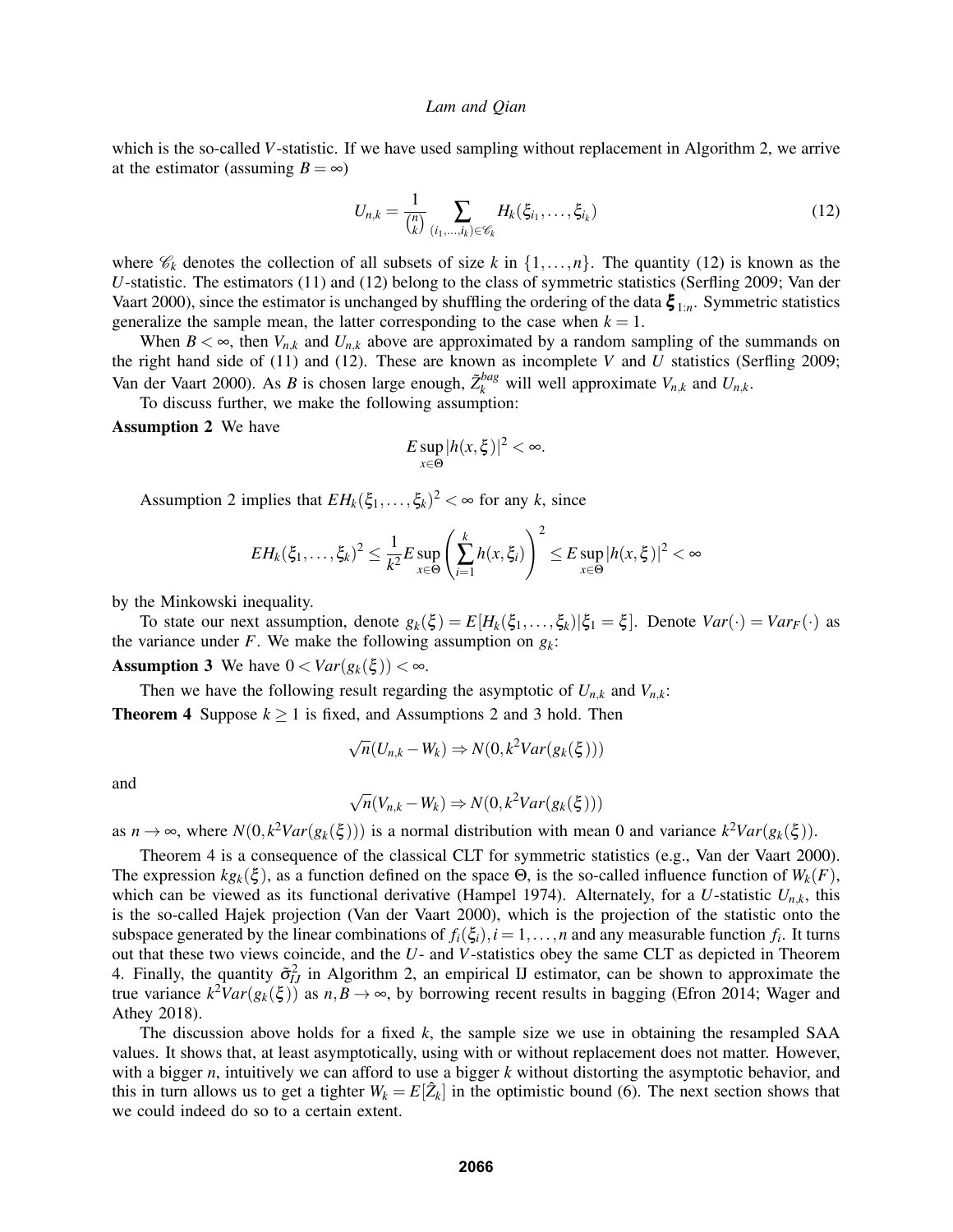# 5 ASYMPTOTIC BEHAVIOR OF BAGGING-BASED PROCEDURESWITH GROWING RESAMPLE SIZE

We first make the following strengthened version of Assumption 2: **Assumption 5** ( $L_{2+\delta}$ -bounded modulus of continuity) We have

$$
E \sup_{x \in \Theta} |h(x,\xi) - h(x,\xi')|^{2+\delta} < \infty
$$

where  $\xi$ ,  $\xi'$  are i.i.d. generated from *F*.

We also make the following assumption: Assumption 6 (Non-degeneracy) We have

$$
P\left(\min_{x\in\Theta}\{h(x,\xi)-Z(x)\}>0\right)+P\left(E\left[\min_{x\in\Theta}\{h(x,\xi)-h(x,\xi')\}\Big|\xi'\right]>0\right)>0\tag{13}
$$

where  $\xi, \xi' \stackrel{i.i.d.}{\sim} F$ .

Assumption 5 can be a bit obscure. There are several sufficient conditions for Assumption 5, such as: **Assumption 7** (Uniform boundedness)  $h(\cdot, \cdot)$  is uniformly bounded over  $\Theta \times \Xi$ .

Assumption 8 (Uniform Lipschitz condition)  $h(x, \xi)$  is Lipschitz continuous with respect to  $\xi$ , where the Lipschitz constant is uniformly bounded in  $x \in \Theta$ , i.e.,

$$
|h(x,\xi)-h(x,\xi')|\leq L\|\xi-\xi'\|
$$

where  $\|\cdot\|$  is some norm in  $\Xi$ . Moreover,  $E\|\xi\|^{2+\delta} < \infty$ . Assumption 9 (Majorization)

$$
|h(x,\xi)-h(x,\xi')|\leq f(\xi)+f(\xi')
$$

where  $Ef(\xi)^{2+\delta} < \infty$ .

That Assumption 7 implies Assumption 5 is straightforward. To see how Assumption 8 implies Assumption 5, note that, if the former is satisfied, we have

$$
E \sup_{x \in \Theta} |h(x,\xi) - h(x,\xi')|^{2+\delta} \le L^{2+\delta} E \|\xi - \xi'\|^{2+\delta} < \infty.
$$

Similarly, Assumption 9 implies Assumption 5 because the former leads to

$$
E \sup_{x \in \Theta} |h(x,\xi) - h(x,\xi')|^{2+\delta} \le E(f(\xi) + f(\xi'))^{2+\delta} < \infty.
$$

On the other hand, Assumption 6 roughly means that  $\xi$  is sufficiently mixed so that the optimal value of a data-driven optimization problem with only one (or two) data point can deviate away from its mean. This assumption holds, e.g., when Θ lies in a positive region in the real space that is bounded away from the origin. The assumption can be somewhat stringent, but it can be relaxed in practical problems. For example, one can replace  $\Theta$  in (13) by a smaller region that can possibly contain any candidates of optimal solutions.

An important consequence of this assumption is that it implies  $k^2Var(g_k(\xi))$  is bounded away from 0 even as *k* grows, thus leading to a behavior similar to Assumption 3 for the finite *k* case.

**Lemma 10** Suppose Assumption 2 holds. Assumption 6 implies that  $k^2Var(g_k(\xi)) > \varepsilon > 0$  for some constant  $\varepsilon$ , when  $k$  is sufficiently large.

We have the following result: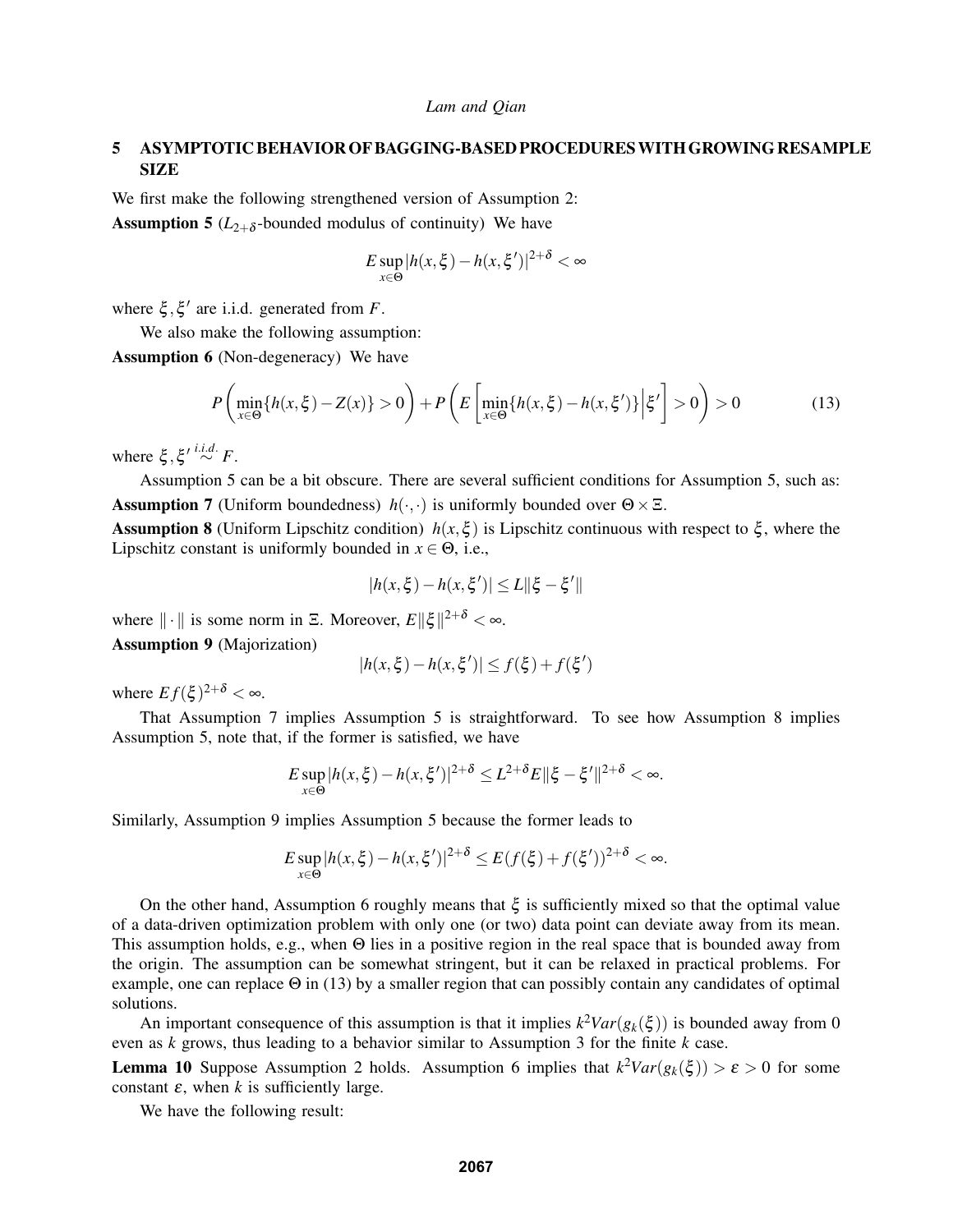**Theorem 11** Suppose Assumptions 2, 5 and 6 hold. Then, for  $k = O(n^{\gamma})$  where  $\gamma < 1/2$ , we have

$$
\frac{\sqrt{n}(U_{n,k} - W_k)}{k\sqrt{Var(g_k(\xi))}} \Rightarrow N(0,1)
$$

and

$$
\frac{\sqrt{n}(V_{n,k} - W_k)}{k\sqrt{Var(g_k(\xi))}} \Rightarrow N(0,1)
$$

where  $N(0,1)$  is the standard normal variable.

Theorem 11 is an analog of Theorem 4 when  $k \to \infty$ . We discuss its implications. First, there is a limit in how large *k* we can take relative to *n*, which is thresholded at order  $\sqrt{n}$  (The *U*-statistic case can be generalized slight to allow  $k = o(\sqrt{n})$  instead of  $O(n^{\gamma})$  for  $\gamma < 1/2$ ). We note that a symmetric statistic as  $k \to \infty$  is known as an infinite-order symmetric statistic (Frees 1989), and Theorem 11 complements the existing theory in this context, specializing to the case where the kernel, i.e.,  $H_k(\cdot)$ , is precisely the SAA value.

Next, we have the following result regarding the bias of  $U_{n,k}$  and  $V_{n,k}$ :

**Theorem 12** Under the same assumptions as Theorem 11, the bias of  $U_{n,k}$  in estimating  $W_k$  is 0, whereas the bias of  $V_{n,k}$  in estimating  $W_k$  is  $O((k^2/n)^l + k/n)$  where *l* is any fixed positive integer.

The zero-bias property of  $U_{n,k}$  is trivial: Each summand in its definition is an SAA value with distinct i.i.d. data, and thus has mean exactly  $W_k$ . On the other hand, the summands in  $V_{n,k}$  are SAA values constructed from potentially repeated observations, which induces bias relative to  $W_k$ . In this sense,  $U_{n,k}$ is again more advantageous compared to  $V_{n,k}$  as  $k$  grows.

### 6 NUMERICAL EXPERIMENTS

In this section we provide numerical tests to demonstrate the validity of our resampling method and compare its performance to the batching procedure (Mak et al. 1999) in the case of limited data. The stochastic optimization problem we solve is the  $(1-\alpha)$ -level conditional value at risk (CVaR) of a standard normal variable ξ

$$
\min_{x} \left\{ x + \frac{1}{\alpha} E\left[ (\xi - x)_{+} \right] \right\}
$$

where  $(\cdot)_+ := \max{\{\cdot,0\}}$  denotes the positive part. We set  $\alpha = 0.1$ , namely, we are solving for the 0.9-level CVaR of the standard normal, whose true value can be calculated to be 1.755.

We use Algorithm 1, Algorithm 2 without replacement (*U*-statistic) and Algorithm 2 with replacement (*V*-statistic) to compute a lower bound of the true optimal value with 95% confidence level. Specifically, we first simulate an i.i.d. standard normal data set  $\xi_1,\ldots,\xi_n$ , of size *n*, and then compute a lower bound of CVaR using each of the three methods under different choices of resample size *k*. Note that for Algorithm 1, the parameter *k* refers to the batch size, and the number of batches *m* is automatically set to  $n/k$  once given *n* and *k*. Also, since our main interest is the statistical efficiency, we set *B*, the number of resamples, in Algorithm 2 to be sufficiently large (we use  $B = 5000$ ) to offset the effect of Monte Carlo error in estimating the covariances, which is in accordance with the assumption of adequate capacity in solving the optimization problems.

The three methods are tested and compared under data size  $n = 50$  (Table 1) and  $n = 300$  (Table 2). We draw 1000 realizations of the data, compute a lower confidence bound based on each of them, and then average the results to estimate coverage probability, mean of the lower bound and standard deviation of the lower bound. For a more complete comparison, two sets of results are provided for the batching procedure, one using the critical value of standard normal, and the other (in parentheses) using *t*-distribution with *m*−1 degrees of freedom to enhance finite-sample performances as suggested in Mak et al. (1999).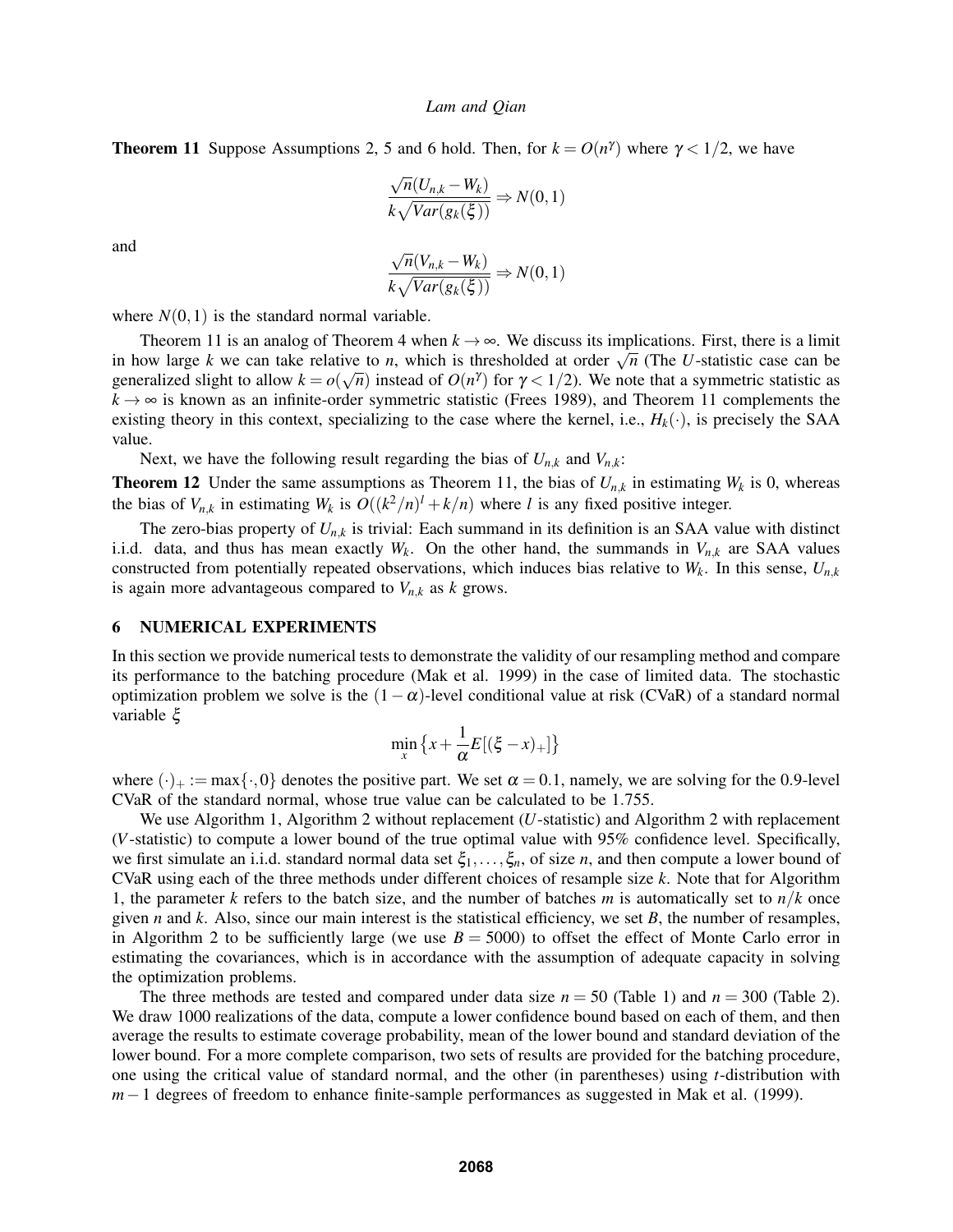The two tables show that for a wide range of resample sizes, from 10 to more than half of the data size, our bagging-based procedure generates statistically valid lower bounds in the sense that the coverage probabilities are equal to or above the nominal value 95%. The results also verify the relation between the resample size  $k$  and tightness of the optimistic bound (6). To be specific, in both tables, as the resample size *k* grows, the mean of the lower bound gets closer to the true optimal value 1.755. In particular, in the case of *n* = 300 both the *U*-statistic and *V*-statistic approaches can provide a lower bound as good as 1.55 with coverage probability  $97\%$ -98% by using  $k = 100, 150, 250$ . Therefore, with the resampling procedure, one can obtain a relatively tight bound for the optimal value and in the meantime retain good statistical accuracy, by using a resample size  $k$  that is roughly half the data size. The good performance for such a large *k* also hints that the choice of *k* in Theorem 11 can be pushed larger in this example, likely because the considered performance function is quite smooth in the decision variable.

On the other hand, such a balance may not be easy to establish for the batching procedure because of the trade-off discussed in Section 3, especially when the data size is small. When the standard normal critical value is used, batching procedure either loses statistical accuracy when *k* is chosen large (coverage drops to 92% when  $n = 50$ , and 86% when  $n = 300$ ), or generating relatively loose bounds (1.12 versus 1.26 when  $n = 50$ ) when k is chosen small. As a result, a good choice of k may not be even possible to have when *n* is small (e.g., 50); when *n* is larger, good choices of *k* can exist, e.g. the case  $k = 50$  in Table 2, but they are in general not known beforehand. The statistical accuracy seems to be improved when the *t* critical value is used, as all choices of *k* now lead to valid coverages under both sample sizes. However, the bounds get loose when  $k$  is chosen to be too small (because of the looseness of the optimistic bound (6)), and too large as well in this case (because of a small degree of freedom in the considered *t*-distribution that results in a large standard error).

Lastly, note that when  $n = 50$  our resampling approaches with  $k = 25,40$  outperform all the cases of the batching approach, in terms of either statistical accuracy or tightness of the bound. This reveals that the issue of tightness and statistical accuracy trade-off becomes severer when there are limited data, and highlights the benefits of our bagging procedures in these situations.

|    | Batching with z-value (t-value) |            |            | $U$ -statistic |      |      | V-statistic    |      |      |
|----|---------------------------------|------------|------------|----------------|------|------|----------------|------|------|
| k  | $coverage$ $%)$                 | mean       | std.       | $coverage(\%)$ | mean | std. | $coverage(\%)$ | mean | std. |
| 10 | 99.0(99.4)                      | .12(1.00)  | 0.27(0.29) | 99.4           | 1.16 | 0.22 | 99.7           | 1.16 | 0.20 |
| 25 | 92.1(97.1)                      | 1.29(0.36) | 0.34(0.96) | 98.9           | 1.23 | 0.22 | 99.6           |      | 0.21 |
| 40 | NA                              | NA         | NA         | 98.6           | l.26 | 0.23 | 98.5           | 1.26 | 0.23 |

**Table 1:**  $n = 50$ . "mean" and "std." represent the mean and standard deviation of the confidence bound.

**Table 2:**  $n = 300$ . "mean" and "std." represent the mean and standard deviation of the confidence bound.

|     | Batching with z-value (t-value) |            |            | $U$ -statistic  |      |      | V-statistic   |      |      |
|-----|---------------------------------|------------|------------|-----------------|------|------|---------------|------|------|
| k   | $coverage(\%)$                  | mean       | std.       | $coverage$ $\%$ | mean | std. | $coverage$ %) | mean | std. |
| 10  | 100(100)                        | 1.37(1.36) | 0.10(0.10) | 100             | 1.38 | 0.09 | 100           | 1.38 | 0.08 |
| 30  | 98.4(99.1)                      | 1.50(1.48) | 0.11(0.11) | 99.8            | 1.50 | 0.09 | 99.5          | 1.51 | 0.09 |
| 50  | 97.3(97.8)                      | 1.53(1.50) | 0.11(0.12) | 98.7            | 1.53 | 0.10 | 98.9          | 1.52 | 0.10 |
| 100 | 92.6(96.9)                      | 1.58(1.44) | 0.13(0.19) | 97.9            | 1.55 | 0.10 | 98.0          | 1.55 | 0.09 |
| 150 | 86.2(96.1)                      | 1.59(1.20) | 0.15(0.42) | 98.0            | 1.55 | 0.10 | 97.6          | 1.55 | 0.10 |
| 250 | NA                              | NA         | NA         | 96.9            | 1.55 | 0.10 | 98.1          | 1.56 | 0.10 |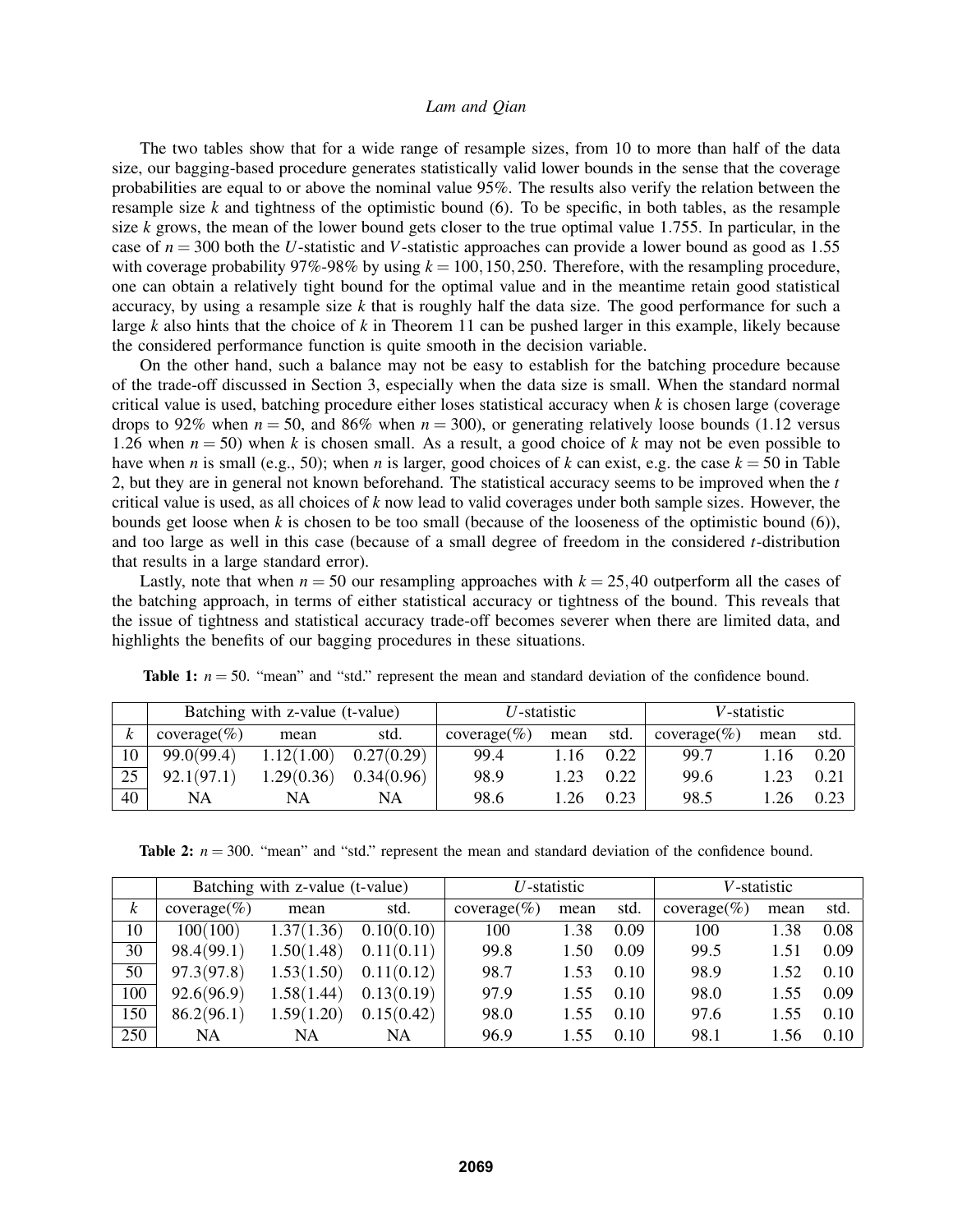# 7 CONCLUSION

We have studied a bagging approach to estimate bounds for the optimal value, and consequently also the optimality gap, for stochastic optimization problems under minimal assumptions. Our motivation is that for many of these problems classical CLT convergences may fail to hold. Our approach is based on an established universal optimistic bound for SAA. Previous approaches that use batching to utilize this bound can run into a trade-off between tightness and statistical accuracy that is difficult to control when the sample size is small. We proposed a resampling-based method that views the optimistic bound as a target quantity estimated by symmetric statistics, which can be cast as bagging procedures and lead to less sample size requirements than batching. We explained how our method succumbs to a CLT without any smoothness conditions on the objective function. We also investigated convergences when the batch size grows relative to the sample size, which requires smoothness assumptions with respect to the sample space, a property orthogonal to existing approaches that impose smoothness to the decision. Lastly, we numerically demonstrated the benefits of our approach in improving the overall tightness-accuracy balance, especially in small-sample situations. Future work includes investigations taking into account computational considerations and further comparisons with other potential techniques.

### ACKNOWLEDGMENTS

We gratefully acknowledge support from the National Science Foundation under grants CMMI-1542020, CMMI-1523453 and CAREER CMMI-1653339/1834710.

# REFERENCES

- Bayraksan, G., and D. P. Morton. 2006. "Assessing Solution Quality in Stochastic Programs". *Mathematical Programming* 108(2-3):495–514.
- Bayraksan, G., and D. P. Morton. 2011. "A Sequential Sampling Procedure for Stochastic Programming". *Operations Research* 59(4):898–913.
- Bertsimas, D., V. Gupta, and N. Kallus. 2017. "Robust Sample Average Approximation". *Mathematical Programming* doi:10.1007/s10107-017-1174-z.
- Breiman, L. 1996. "Bagging Predictors". *Machine Learning* 24(2):123–140.
- Delage, E., and Y. Ye. 2010. "Distributionally Robust Optimization Under Moment Uncertainty with Application to Data-Driven Problems". *Operations Research* 58(3):595–612.
- Efron, B. 2014. "Estimation and Accuracy After Model Selection". *Journal of the American Statistical Association* 109(507):991–1007.
- Frees, E. W. 1989. "Infinite Order U-Statistics". *Scandinavian Journal of Statistics* 16(1):29–45.
- Ghadimi, S., and G. Lan. 2013. "Stochastic First- and Zeroth-Order Methods for Nonconvex Stochastic Programming". *SIAM Journal on Optimization* 23(4):2341–2368.
- Glasserman, P. 2013. *Monte Carlo Methods in Financial Engineering*, Volume 53. Springer Science & Business Media.
- Hampel, F. R. 1974. "The Influence Curve and Its Role in Robust Estimation". *Journal of the American Statistical Association* 69(346):383–393.
- Kleywegt, A. J., A. Shapiro, and T. Homem-de Mello. 2002. "The Sample Average Approximation Method for Stochastic Discrete Optimization". *SIAM Journal on Optimization* 12(2):479–502.
- Kushner, H., and G. G. Yin. 2003. *Stochastic Approximation and Recursive Algorithms and Applications*, Volume 35. Springer Science & Business Media.
- Lan, G., A. Nemirovski, and A. Shapiro. 2012. "Validation Analysis of Mirror Descent Stochastic Approximation Method". *Mathematical Programming* 134(2):425–458.
- Mak, W.-K., D. P. Morton, and R. K. Wood. 1999. "Monte Carlo Bounding Techniques for Determining Solution Quality in Stochastic Programs". *Operations Research Letters* 24(1-2):47–56.